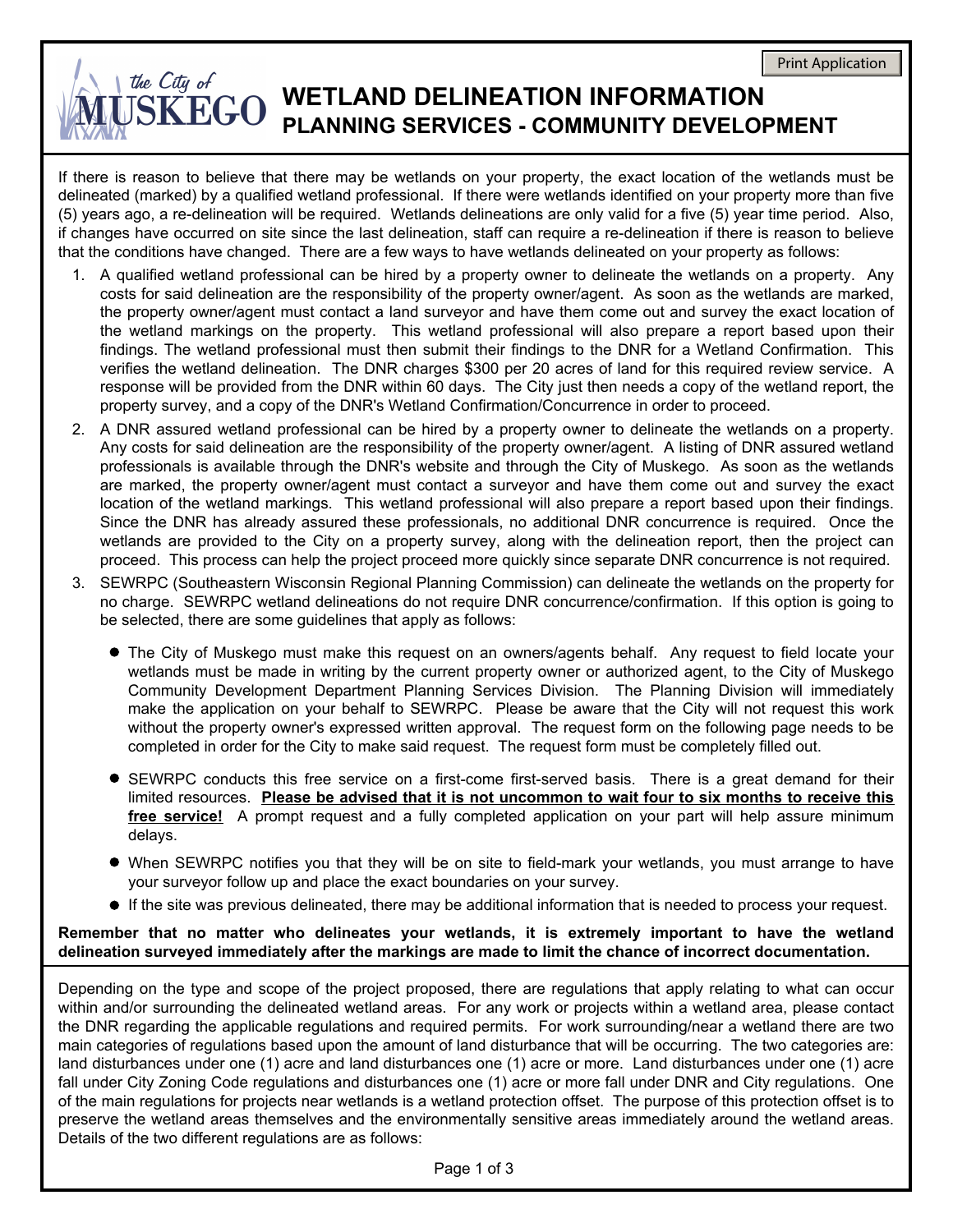#### **Less than One (1) Acre of Land Disturbance:**

As noted above, if a site contains less than one (1) acre of land disturbance, then the City wetland protection offsets apply. The city's requirements state that a 15 foot Wetland Protection Offset is applicable surrounding all delineated wetland areas. The regulations within this City protection offset are as follows:

No building or structure shall hereafter be erected, structurally altered, or relocated within the Wetland Protection Offsets. This includes, but is not limited to, any building (including sheds and accessory structures), deck, pool, any hard surface (asphalt, concrete, pavers, gravel, etc.), or any other feature deemed a structure or building by Community Development Director or his/her designee. Landscape features (including, but not limited to fences, retaining walls, planting beds, plantings, etc.) are allowed within the Wetland Protection Offset area as long as they do not cross into and/or impact the wetlands. Grading, excavation, and filling are allowed within the Wetland Protection areas as long as they do not cross into and/or impact the wetlands. Per the discretion of the Community Development Director or his/her designee, the only exceptions to these requirements shall be work associated with approved DNR wetland disturbance activities (examples: wetland board walks and wetland crossings).

#### **One (1) Acre or More of Land Disturbance:**

As noted above, if a site contains one (1) acre of land disturbance or more, then the DNR mandated requirements would apply, in addition to the City wetland protection offsets. The DNR requirements vary based upon the quality of the wetlands on the property. Different wetland complexes can have different wetland offsets. Please contact the DNR for any DNR regulations relating to offset distances and offset restrictions.

*This handout should only be used as a reference regarding some of the basic wetland processes and regulations. For more details on any of the information listed within this handout, please reference the City of Muskego Zoning Code (Chapter 17 of the Municipal Code), contact City of Muskego Planning Division staff, and/or contact the DNR.* 

If you have any questions regarding the process to have your wetlands delineated, please do not hesitate to contact the Planning Services Division of the Community Development Department at (262) 679-4136.